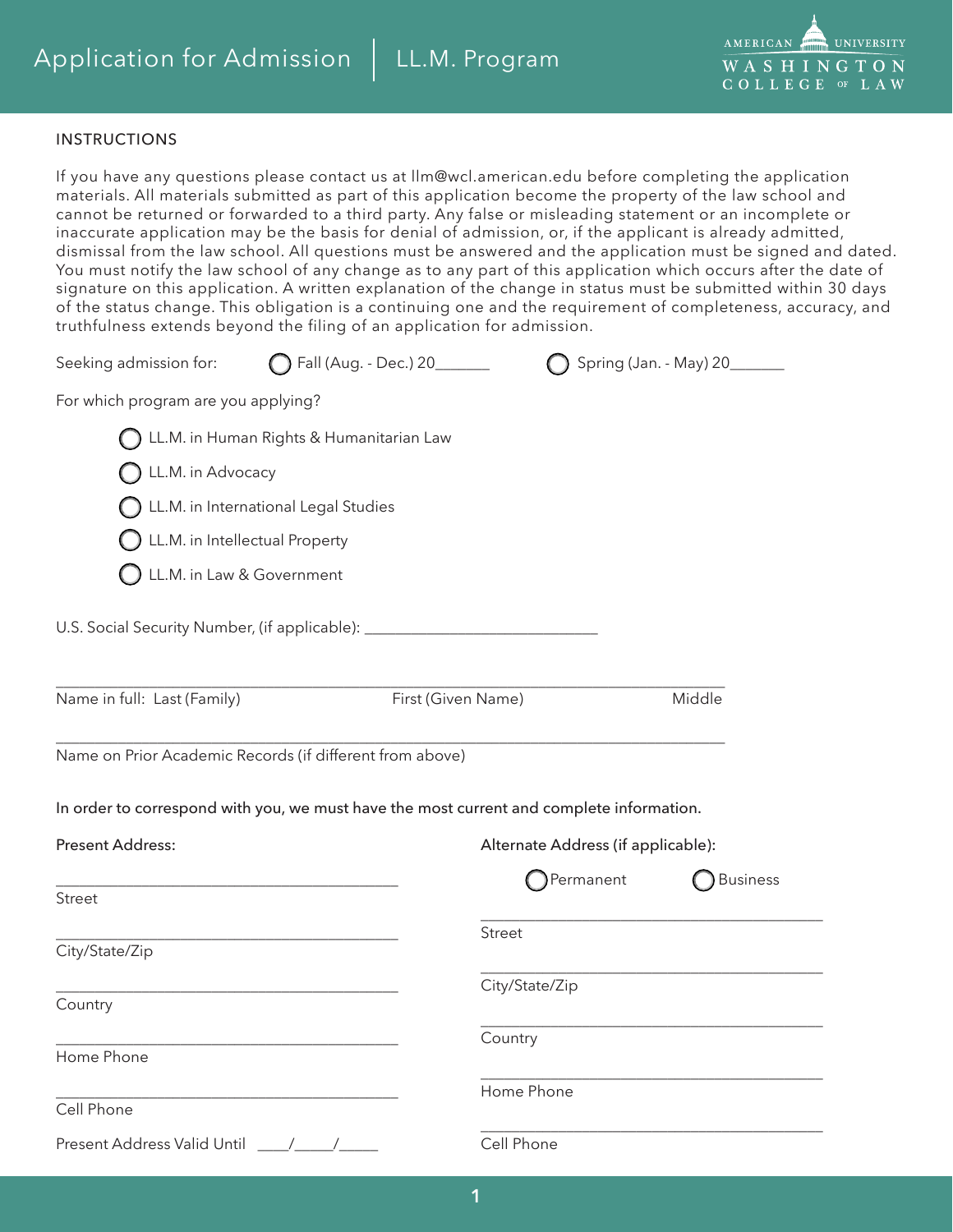|  | LL.M. Program - Application continued |
|--|---------------------------------------|
|  |                                       |

Please give us an email address that you check frequently: \_\_\_\_\_\_\_\_\_\_\_\_\_\_\_\_\_\_\_\_\_\_\_\_\_\_\_\_\_\_\_\_\_\_\_\_\_\_\_\_\_\_\_\_

| Month/Day/Year                                                                                                                                      | City                                                                                                                                                                                                                                                             | State        | Country                     |
|-----------------------------------------------------------------------------------------------------------------------------------------------------|------------------------------------------------------------------------------------------------------------------------------------------------------------------------------------------------------------------------------------------------------------------|--------------|-----------------------------|
|                                                                                                                                                     |                                                                                                                                                                                                                                                                  |              |                             |
|                                                                                                                                                     | Citizenship                                                                                                                                                                                                                                                      | Visa Type    |                             |
|                                                                                                                                                     | Citizenship                                                                                                                                                                                                                                                      | U.S. Citizen |                             |
| $\bigcap$ Male $\bigcap$ Female<br>(Optional)                                                                                                       |                                                                                                                                                                                                                                                                  |              |                             |
| (Optional) The U.S. Department of Education encourages you to answer the following questions on race and ethnicity<br>for their reporting purposes. |                                                                                                                                                                                                                                                                  |              |                             |
| Are you of Hispanic/Latino descent?                                                                                                                 | $\bigcap$ Yes $\bigcap$ No                                                                                                                                                                                                                                       |              |                             |
| In addition, select one or more of the following racial categories to describe yourself:                                                            |                                                                                                                                                                                                                                                                  |              |                             |
| community attachment.                                                                                                                               | American Indian or Alaska Native: a person having origins in any of the original peoples of<br>North and South America (including Central America), and who maintains tribal affiliation or                                                                      |              |                             |
|                                                                                                                                                     | Asian: a person having origins in any of the original peoples of the Far East, Southeast Asia, or the Indian<br>subcontinent including, for example, Cambodia, China, India, Japan, Korea, Malaysia,<br>Pakistan, the Philippine Islands, Thailand, and Vietnam. |              |                             |
|                                                                                                                                                     | Black or African American: a person having origins in any of the black racial groups of Africa.                                                                                                                                                                  |              |                             |
| Guam, Samoa, or other Pacific Islands.                                                                                                              | Native Hawaiian or Other Pacific Islander: a person having origins in any of the original peoples of Hawaii,                                                                                                                                                     |              |                             |
|                                                                                                                                                     | White: a person having origins in any of the original peoples of Europe, the Middle East, or North Africa.                                                                                                                                                       |              |                             |
|                                                                                                                                                     |                                                                                                                                                                                                                                                                  |              |                             |
| How did you learn about the LL.M. Program?                                                                                                          |                                                                                                                                                                                                                                                                  |              |                             |
| Internet/Website                                                                                                                                    | Social Media Site                                                                                                                                                                                                                                                |              | Alumnus ________________    |
| Professor                                                                                                                                           | Career Fair                                                                                                                                                                                                                                                      |              | (name optional)<br>Employer |
| Law School or Home                                                                                                                                  | U.S. News and World Report                                                                                                                                                                                                                                       | Friend       |                             |
| University                                                                                                                                          | Brochure                                                                                                                                                                                                                                                         |              |                             |
|                                                                                                                                                     |                                                                                                                                                                                                                                                                  |              |                             |

 $\bigcirc$  Yes  $\bigcap$  No  $\bigcup_{i=1}^n$  Mo  $\bigcup_{i=1}^n$   $\bigcirc$  For which Program of Study?  $\bigcirc$  JD  $\bigcirc$  LL.M.  $\bigcirc$  SJD Semester and Year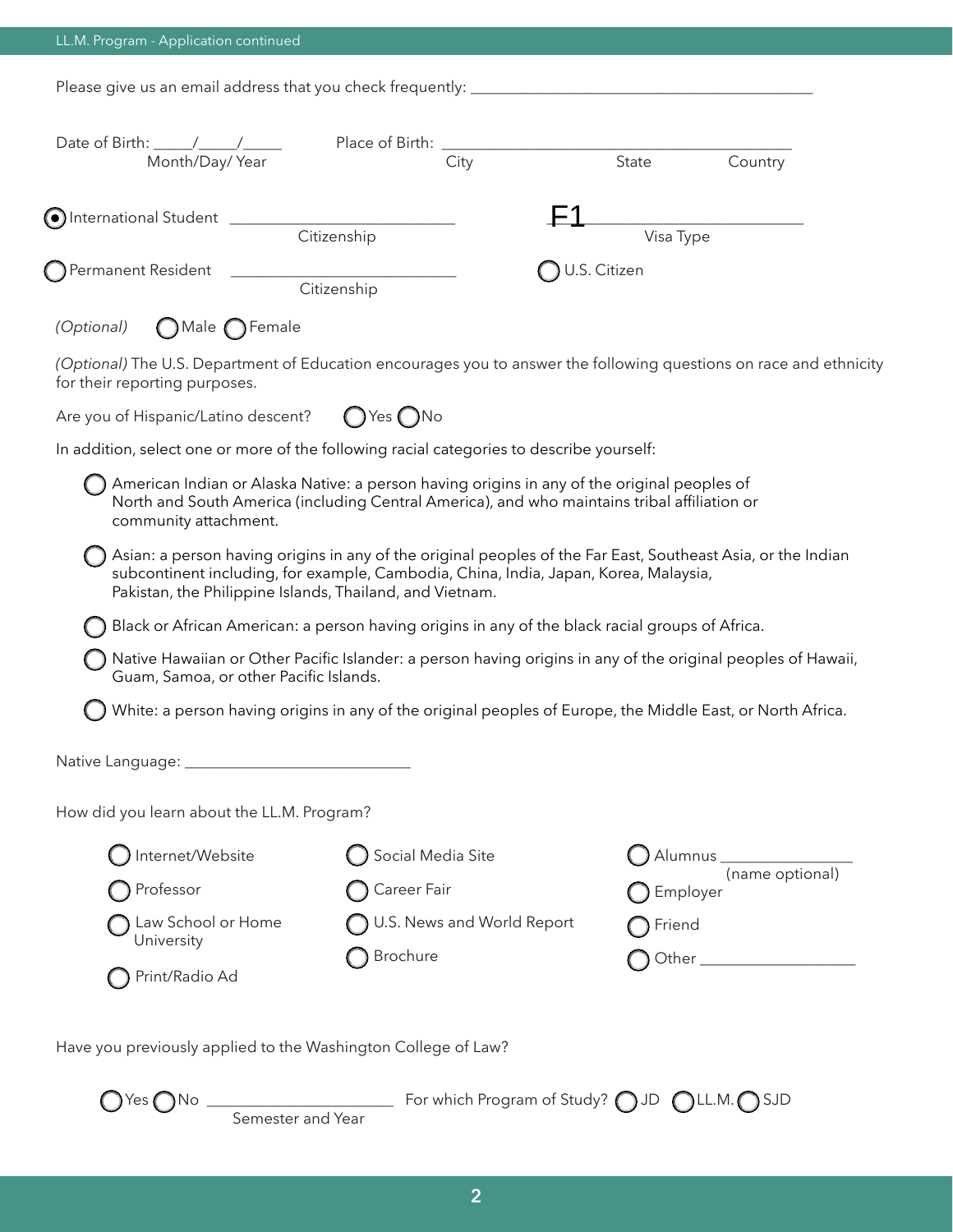If you are applying to the LL.M. in International Legal Studies, please select an area of interest: *(Students may select more than one)*

| International Business Law           | International Intellectual Property &<br>Information Policy |
|--------------------------------------|-------------------------------------------------------------|
| Gender & International Law           |                                                             |
| International Commercial Arbitration | Trade & Investment                                          |
| International Organizations          | International Protection of Human Rights                    |
| International Environmental Law      |                                                             |

If you are applying to the LL.M. in Law & Government, please select an area of interest: *(Students may select more than one)*

| Administrative Law & Regulatory Practice   | Health Law & Policy                        |
|--------------------------------------------|--------------------------------------------|
| <b>Business &amp; Financial Regulation</b> | Immigration Law & Policy                   |
| Civil & Constitutional Rights              | Intellectual Property & Information Policy |
| Criminal Law                               | Labor & Employment Law & Policy            |
| <b>Disability Rights</b>                   | Law, Politics and Legislation              |
| Energy Law & Policy                        | National Security Law & Policy             |
| Environmental Law & Policy                 | Securities Law & Policy                    |
| Gender & the Law                           |                                            |

If you are applying to the LL.M. in Advocacy, please select an area of interest: *(Students may select more than one)*

| Civil Pretrail/Trial Practice | Health Law Litigation                    |
|-------------------------------|------------------------------------------|
| Criminal Law and Litigation   | Human Rights Litigation                  |
| Employment/Labor Litigation   | International Law                        |
| Family Law Litigation         | International Arbitration Litigation     |
| Evidence                      | Science/Technology/Intellectual Property |

If you are applying to the LL.M. in Intellectual Property, please select an area of interest: *(Students may select more than one)*

| Copyright  | Trademark Law     |
|------------|-------------------|
| Cyberspace | Entertainment Law |
| Patent Law |                   |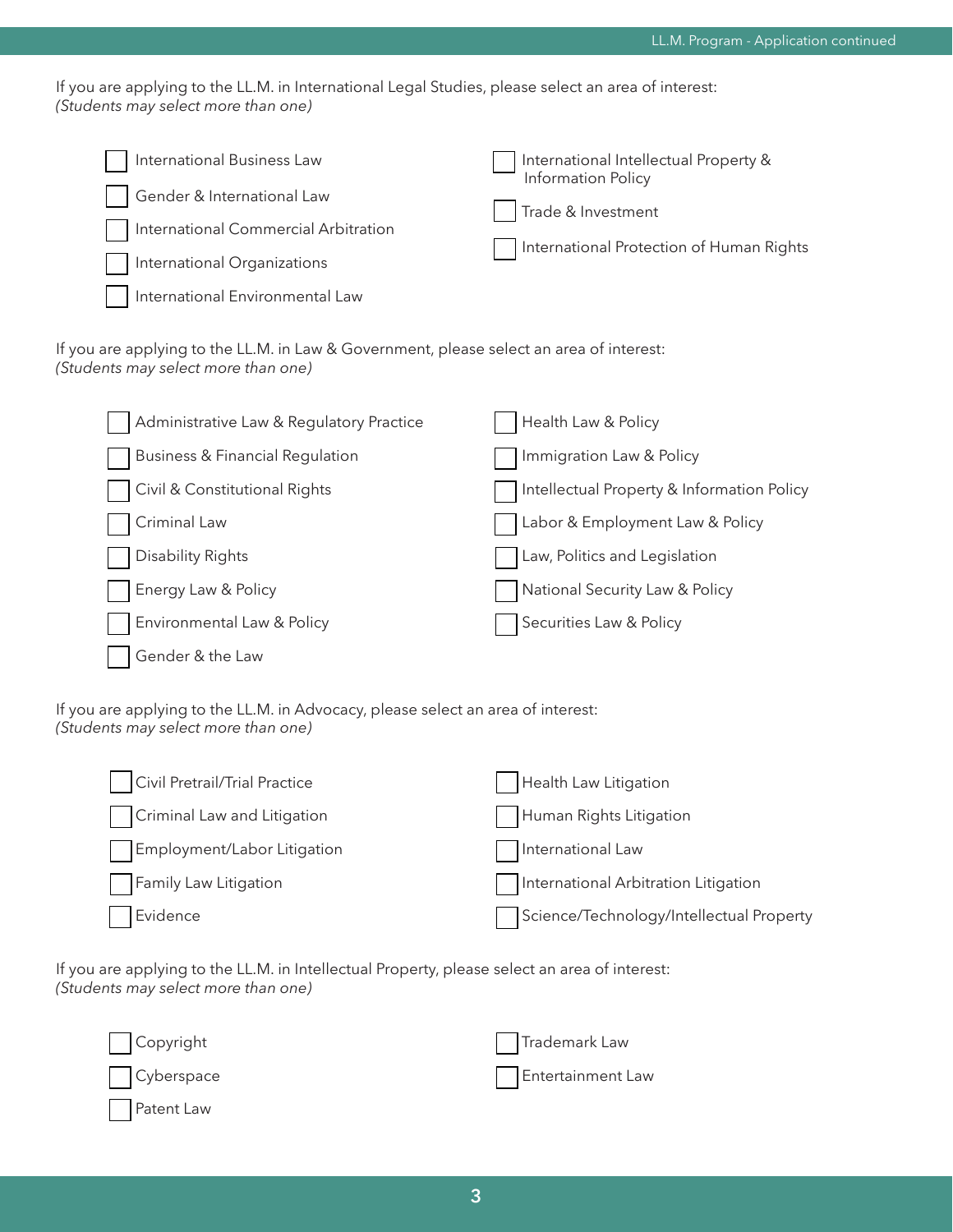Are you currently employed?  $\bigcap$  Yes  $\bigcap$  No If so, please describe your position and the organization.

\_\_\_\_\_\_\_\_\_\_\_\_\_\_\_\_\_\_\_\_\_\_\_\_\_\_\_\_\_\_\_\_\_\_\_\_\_\_\_\_\_\_\_\_\_\_\_\_\_\_\_\_\_\_\_\_\_\_\_\_\_\_\_\_\_\_\_\_\_\_\_\_\_\_\_\_\_\_\_\_\_\_\_\_\_\_\_\_\_\_\_\_\_\_\_\_\_\_\_\_

List chronologically all colleges, universities, graduate, and professional schools attended. Forward official transcripts from all degree granting schools. Official transcripts need to be ordered and sent in a sealed envelope directly from the institution you attended or are attending to the following address: Office of Graduate Admissions, American University Washington College of Law, 4300 Nebraska Ave., NW, Suite Y360, Washington, DC 20016. Transcripts must be postmarked by the application deadline. Transcripts must be written in the native language of the school. If this language is not English, the documents must be accompanied by a certified translation.

| Institution and Location | Dates (Start - End) | Program of Study and Name<br>of Degree | <b>Graduation Date</b> |
|--------------------------|---------------------|----------------------------------------|------------------------|
|                          |                     |                                        |                        |
|                          |                     |                                        |                        |
|                          |                     |                                        |                        |
|                          |                     |                                        |                        |

Resume: Please submit a resume or CV outlining your employment history, honors, and scholarships received in college or law school, other professional honors, speeches or lectures given, papers published, extracurricular activities, and any other accomplishments or information you believe will be relevant to us in assessing your application.

### Please answer the following:

- a. Have you ever been charged with an academic conduct offense in college, graduate or professional school? If your answer is "yes," please explain in detail on a separate sheet.  $\bigcap$  Yes  $\bigcap$  No
- b. Have you ever been placed on academic warning, academic or conduct probation, dismissed, or subject to any investigation, proceeding or disciplinary action (e.g. probation, suspension, or warning), by any college(s) or graduate or professional school(s) or professional licensing agency? If your answer is "yes," please explain in detail on a separate sheet.  $\bigcap$  Yes  $\bigcap$  Yes  $\bigcap$  No
- c. You must report all criminal charges, including any that are pending. Are you currently under indictment for, or have you ever been charged with or convicted of any violation of law (other than minor traffic violations with a fine imposed of less than \$150 per violation)? Please report all incident(s) even if the charge(s) were expunged.

If your answer is "yes," please explain on a separate sheet.  $\bigcap$  Yes  $\bigcap$  Yes  $\bigcap$  No

- d. Have you ever been the subject of disciplinary action taken by a bar association or any comparable lawyers' association of any state or country or are there any charges pending against you? If your answer is "yes," please explain in detail on a separate sheet.  $\bigcirc$  Yes  $\bigcirc$  Yes  $\bigcirc$  No
- e. Have you ever been dismissed by an employer? If your answer is "yes," please explain in detail on a separate sheet.  $\bigcap$  Yes  $\bigcap$  No
- f. Have you ever been a member of the armed forces of the United States, its reserve components, or the National Guard, and, if so, what was the character of the charge? \_

\_\_\_\_\_\_\_\_\_\_\_\_\_\_\_\_\_\_\_\_\_\_\_\_\_\_\_\_\_\_\_\_\_\_\_\_\_\_\_\_\_\_\_\_\_\_\_\_\_\_\_\_\_\_\_\_\_\_\_\_\_\_\_\_\_\_\_\_\_\_\_\_\_\_\_\_\_\_\_\_\_\_\_\_\_\_\_\_\_\_\_\_\_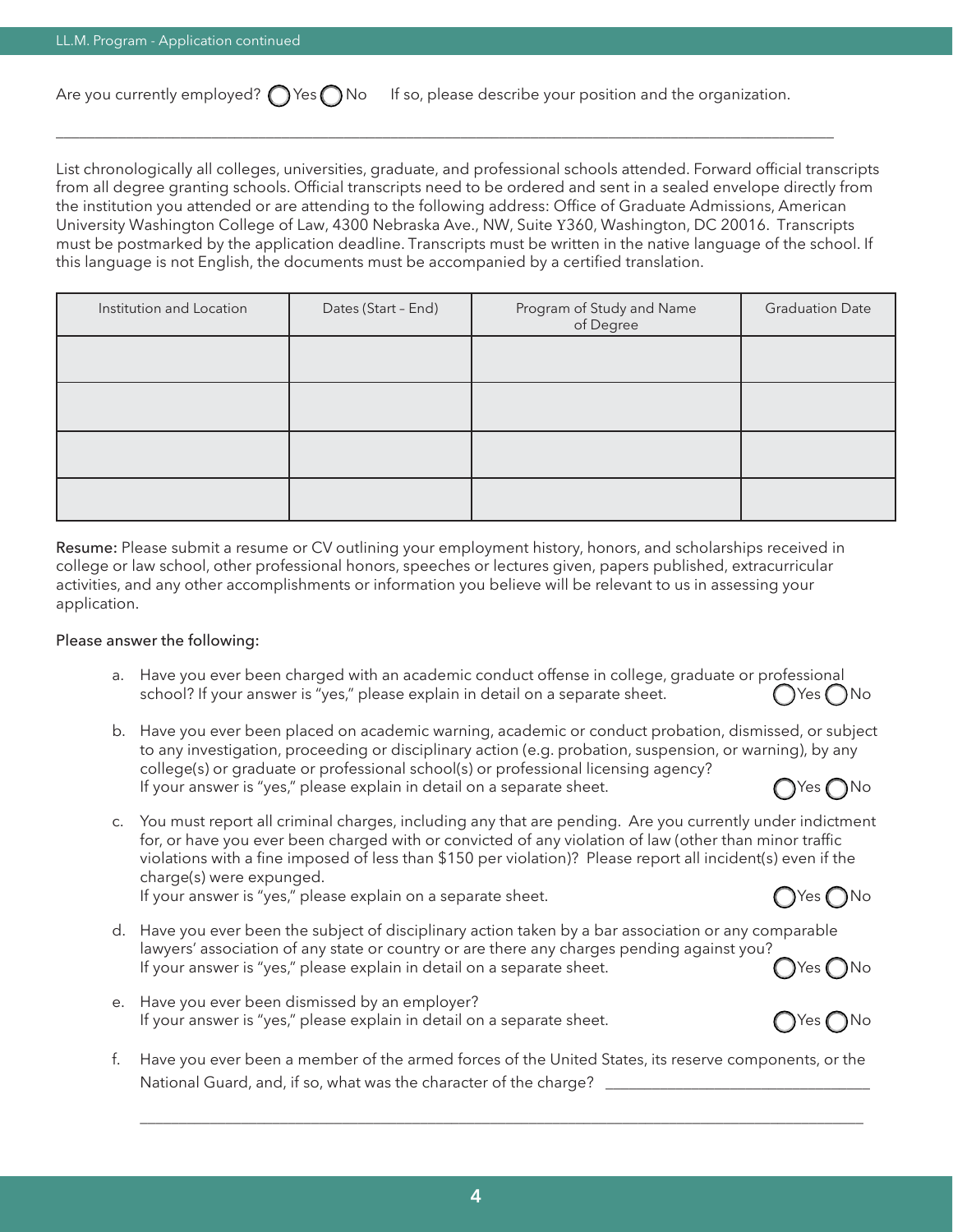Are you licensed to practice law in any jurisdiction? Please list any current and past bar memberships and dates of membership:

Have you ever applied, or are you planning to apply, for admission to any other LL.M. programs?

 $Yes \bigcap$ No

If your answer is "yes," please give program names and dates.

Statement of Purpose: Please attach a Statement of Purpose to this application that states your reasons for applying to the LL.M. at American University Washington College of Law. The statement should not exceed 500 words and should include a discussion of the following:

- Why do you want to pursue an LL.M. at American University Washington College of Law?
- How do you think the LL.M. will help you achieve your short-term and long-term professional and personal goals?

\_\_\_\_\_\_\_\_\_\_\_\_\_\_\_\_\_\_\_\_\_\_\_\_\_\_\_\_\_\_\_\_\_\_\_\_\_\_\_\_\_\_\_\_\_\_\_\_\_\_\_\_\_\_\_\_\_\_\_\_\_\_\_\_\_\_\_\_\_\_\_\_\_\_\_\_\_\_\_\_\_\_\_\_\_\_\_\_\_\_\_\_\_\_\_\_\_\_\_\_

\_\_\_\_\_\_\_\_\_\_\_\_\_\_\_\_\_\_\_\_\_\_\_\_\_\_\_\_\_\_\_\_\_\_\_\_\_\_\_\_\_\_\_\_\_\_\_\_\_\_\_\_\_\_\_\_\_\_\_\_\_\_\_\_\_\_\_\_\_\_\_\_\_\_\_\_\_\_\_\_\_\_\_\_\_\_\_\_\_\_\_\_\_\_\_\_\_\_\_\_

- How does your prior experience make you a well-qualified candidate for the LL.M. Program?
- *\* Candidates for the dual degree please indicate in the statement of purpose your intent to apply to the dual degree and your specific interest area.*

Letters of Recommendation: You must submit two letters of recommendation from law professors, employers or other persons qualified to recommend you for graduate study in law. Please do not send more than two letters of recommendation, as any extra recommendation letters will be disregarded from your application. Personal recommendations will not be accepted. The recommendations may either be enclosed with the application in sealed and signed envelopes, or sent directly to the Office of Graduate Admissions. Please familiarize your references with the LL.M. at American University Washington College of Law and inform them that the committee gives considerable weight to the letters and may contact them directly for a reference. Please list the references below:

| Name/Title | Organization | Relationship | Telephone/Email |
|------------|--------------|--------------|-----------------|
|            |              |              |                 |
|            |              |              |                 |
|            |              |              |                 |
|            |              |              |                 |

If English is not your native language, you must demonstrate English proficiency by taking the Test of English as a Foreign Language (TOEFL), the International English Language Testing System (IELTS) assessment, the Pearson Test of English (PTE), or the International Legal English Certificate (ILEC). The score must be no more than two years old. The score must be sent from the Educational Testing Service (ETS) using Institutional Code 8188 department 03, or from IELTS, directly to the Office of Graduate Admissions. Please contact us at llm@wcl.american.edu for minimum scores required for admission.

If you have already taken the TOEFL, PTE or the IELTS exam or obtained an ILEC, write the date(s) and score(s) you received:

| Test | Month/Day/Year | Score | Test | Month/Day/Year | Score |
|------|----------------|-------|------|----------------|-------|
|      |                |       |      |                |       |